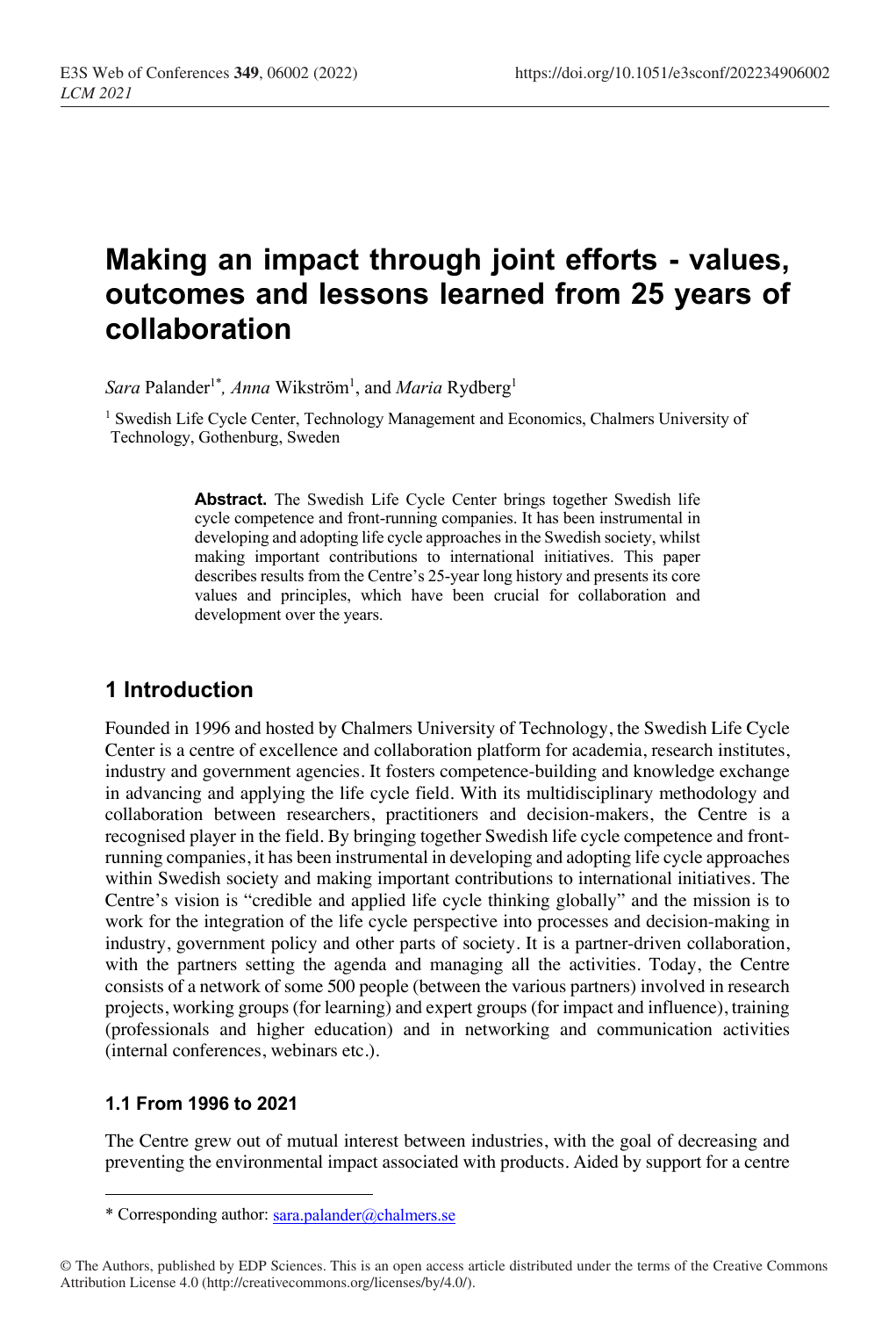of excellence programme from Sweden's innovation agency (Vinnova, formerly NUTEK) and allied with a group of researchers at Chalmers University of Technology, the first 10 year collaboration took off. The name of the Centre at the time was the Center for Environmental Assessment of Product and Material Systems (CPM). The overall mission with the government support was to strengthen the Swedish national innovation system's crucial link between academic research groups and industrial R&D [1]. At its inception in 1996, the collaboration was about building up a common language and agreeing on definitions of life cycle approaches, nomenclatures, terminologies etc. Data, databases and life cycle assessment software were important aspects at the outset and such things as the Sustainable Product Information Network for the Environment (SPINE) data format were developed [2]. Early on, it was important to work on global harmonisation processes and the International Organization for Standardization (ISO) framework was identified as a good basis. The capacity-building of the first ten years was invaluable to Swedish companies; they still are working with these practices developed in the Nineties and have built up strategies based on results and outcomes [3, 4]. During this period, 24 companies were connected to the Centre's consortia via research projects and through financing. Twenty academic achievements were realised and eight EU projects were implemented [1].

In 2006, the governmental funding ended and only a handful of companies stayed in the collaboration alongside the researchers at Chalmers University of Technology. LCA colleagues were still needed to handle this complex approach and new companies identified the Centre, with its opportunities to learn from a well-known and recognised joint effort. Two EU Life + projects were managed, to further improve the implementation and practical perspective and to communicate what was learned from the collaboration. One of them won an accolade as one of the best EU Life + projects of 2012 [5].

The starting point for re-forming the Centre was the common goal of working towards hosting the 6<sup>th</sup> International Conference on Life Cycle Management 2013, where also the new name, the Swedish Life Cycle Center, was launched. New partnerships were set up with other universities and new research institutes, industrial players and new ways of working were identified. Since 2016, the Centre has hosted a formalised dialogue, now consisting of nine Swedish governmental agencies. The aim is to build capacity and mutual learning between the agencies themselves and between the agencies and the wider Centre.

#### **1.2 Ways of working**

The expert group and working-group format were set up and new ways of networking were established, such as webinar series and the annual network conference which gathers Swedish life cycle professionals for mutual learning in round-table format and joint business and research intelligence. Lately, the communication activities with the Centre's internal and public network have been improved to foster outreach and channel expertise. Another important part of the development has been training sessions for professionals, with the overall aim of increasing understanding and the use of the life cycle approaches in decisionmaking activities, plus educating advocates of life cycle thinking. The university partners have jointly initiated, developed and run the PhD course, *Advances in Life cycle Assessment*. The latest development was made possible by financial support from the Swedish Energy Agency throughout the projects *Swedish Platform for the Life cycle Perspective* [6] and the *Innovation Cluster for the Life cycle Perspective*. This year, a scientific director has joined with the aim of increasing the scientific quality of the Centre. Formerly run by the Scientific Advisory Group, this role complements the Centre's director, who is responsible for its operations and for running a technical secretariat that manages the Centre's activities.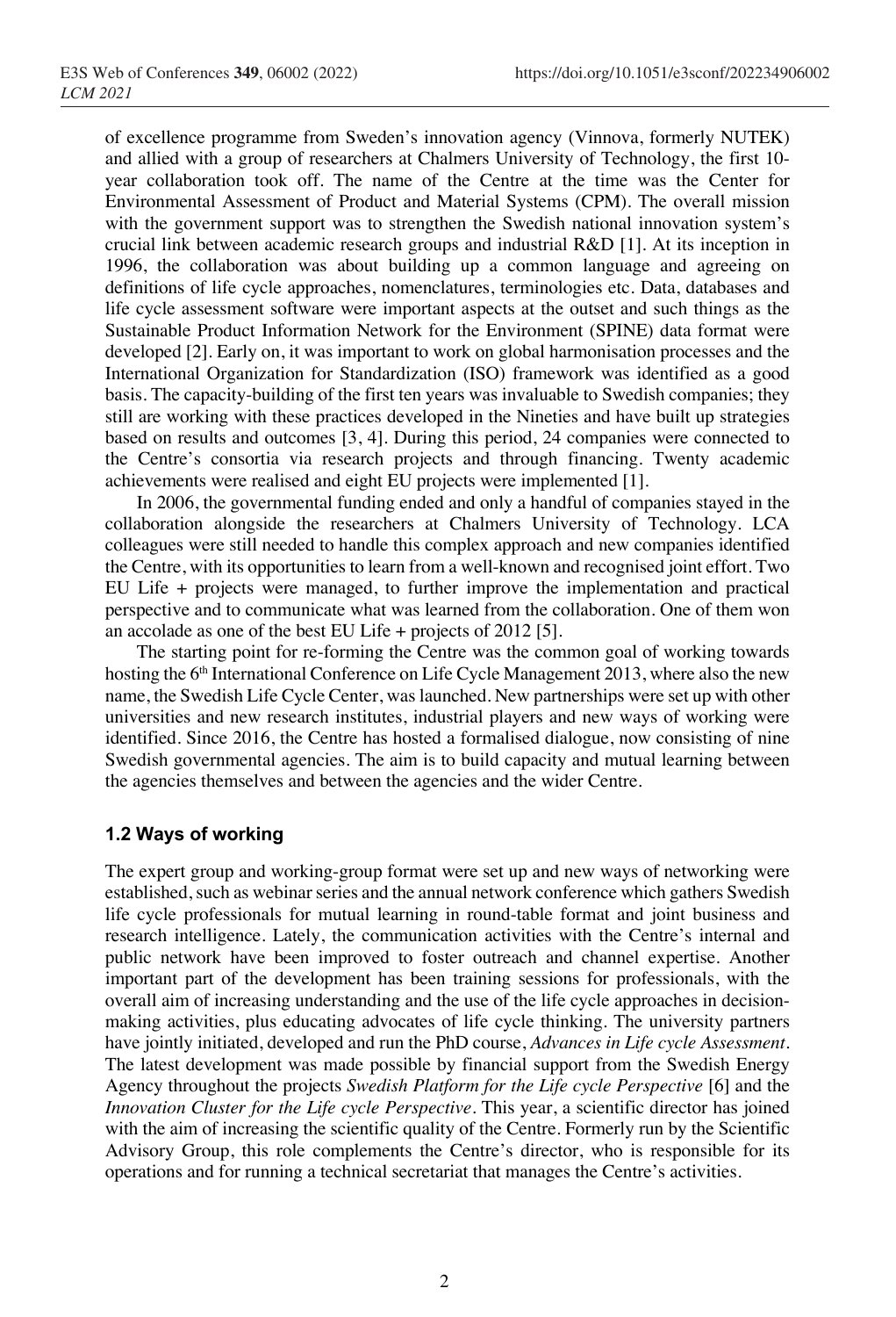# **2 Method**

To ensure the Centre's relevance to society, an external review by two reviewers (one in academia and one in industry) is conducted every three years, as commissioned by the Centre's host university. An annual self-assessment of the Centre is carried out by the Board, with all partners asked to compile benefits and effects from collaborating. They also conduct a critical review and highlight potential improvements that the technical secretariat further develops in dialogue with the Board. Results and outcomes are summarised, with some examples highlighted in this article to provide some diversity in the results and activities to which the Centre has contributed over the years.

# **3 Results**

Throughout the years the partners involved have varied, but an applied life cycle approach has been the basis of all research and projects carried out. The common denominators of this journey are the Centre's core values and principles (described in Discussion) and hosting an environment with the best conditions aimed at mutual learning and co-creation. The Centre's main contributions to the partnership over the years are summarised under the following four headings.

### **3.1 Capacity-building**

With almost 500 professionals across our formal network of partners and with its government agency dialogue, the Centre has been invaluable to Sweden's capacity-building in the life cycle field, within companies, among government agencies and at universities [7, 8]. In recent years, the Centre has also created the conditions to include external partners in research and other activities. The education of professionals and collaboration on life cycle assessment in higher education are important results from the collaboration which further contribute to capacity-building. To better respond to an increased demand for knowledge, in 2021 the Centre launched its collaboration agreement to small- and medium-sized companies, which was possible by the previously mentioned funding support from the Swedish Energy Agency.

### **3.2 Methods, tools and working practices**

The Centre is developing methods, tools and working practices via collaborative research projects, through case studies, in working groups and in round-table discussions. Some of these have resulted in the integration of life cycle assessment into product development processes [9, 10], supply-chain management in purchasing [11], logistics planning [12], better understanding of recycling [13, 14], and decision support being adopted for different business functions [15]. It has also resulted in better knowledge on life cycle thinking in environmental management systems [16], better understanding of policy initiatives and how they will affect various organisations such as the Product Environmental Footprint (an initiative of the European Commission) [17, 18]. Outcomes of the working groups are highlighted in terms of their opportunities for arranging dialogues around business case studies, new research results and business intelligence.

#### **3.3 Harmonisation processes**

The Centre has a long history of working within the framework of ISO and took an active role in the Swedish Institute for Standards with its aim to develop and impact the global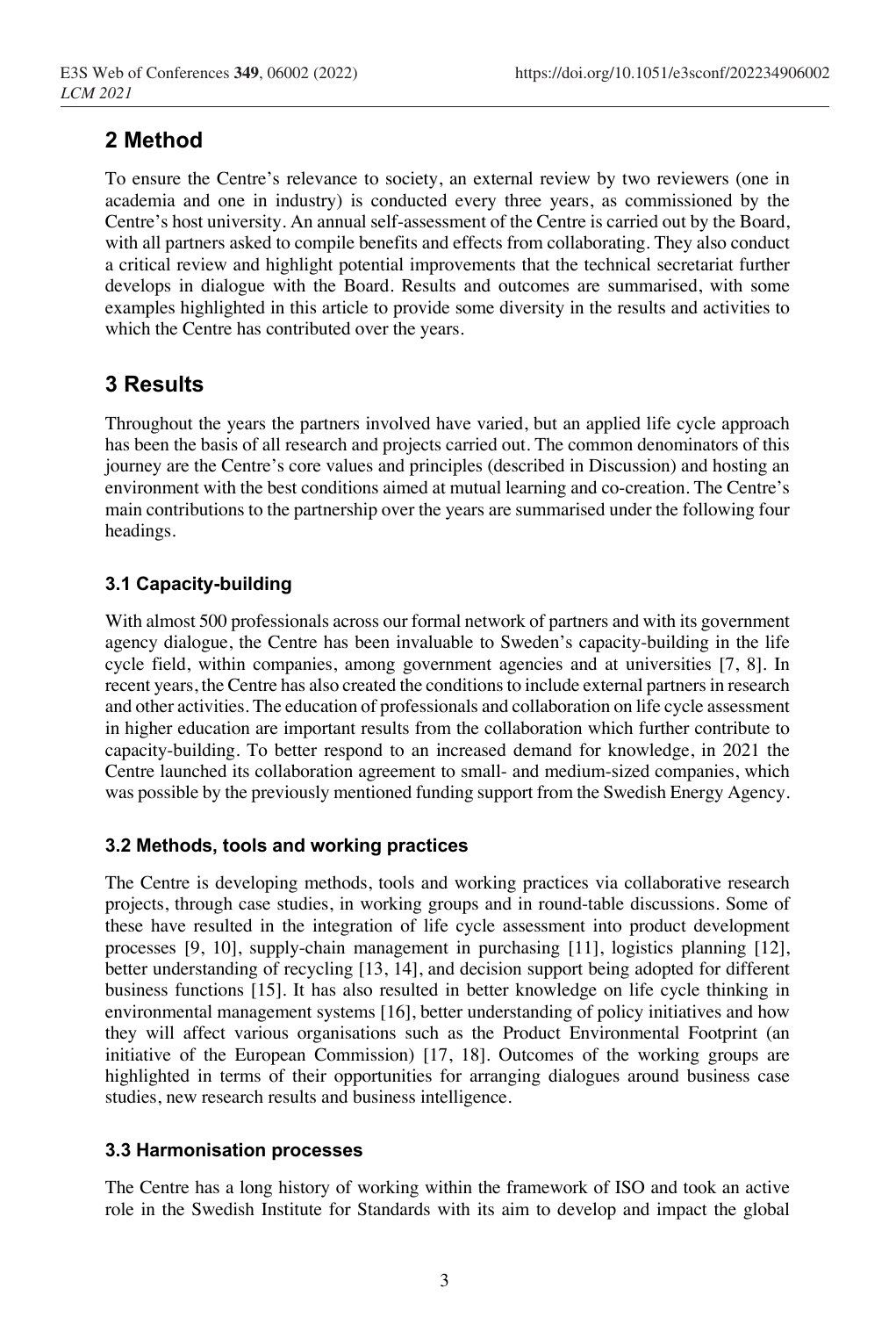harmonisation of LCA standards (14040- and 14020-series). Latest contribution has been to ISO 14008 on monetary valuation. An important part of this work was the research behind this standards [9, 10, 19, 20]. Since 2013, it has also been important to be part of the development of the European Commission Environmental Footprint process, supporting the Swedish representatives in the European Commission's Environmental Footprint Steering Committee and Technical Advisory Board [17]. In 2015, a partnership was signed with the United Nations Environmental Programme to run a pre-study for the Global LCA Data Network (GLAD) and the Centre's expert group *Data Strategy* was set up for this purpose. Also Society of Environmental Toxicology and Chemistry (SETAC) has been a valuable platform for cooperation.

#### **3.4 Collaborations & networking**

The Centre is a meeting place for networking and collaborations. Meetings and networking activities are occasions coordinated by the technical secretariat, in which ideas arise and are developed. However, the research projects have also resulted in spin-off projects managed outside the Centre, due to such things as specific interest among a smaller group of people. This short take-off for new projects and collaborations has also been highlighted as important in the annual self-assessment. The PhD courses and ability to host international scientific conferences are important outcomes for researchers. These include the International Conference on Life Cycle Management in 2013 and the 2020 Social LCA conference.

The advantages for partners are summarised as follows; i) staying at the forefront and managing long-term sustainability innovations; ii) being part of the development of tools, strategies, business models, working processes and common practices for implementation in operations; iii) access to a global expert network of industrial and academic bodies and public authorities; iv) mutual learning process and acceleration of knowledge – high-level research discussions and case studies; v) benchmarking and strategic business intelligence (from policy-business-research perspectives); vi) driving the life cycle field forward globally.

### **4 Discussion**

By bringing together Swedish life cycle competence and front-running companies, the Centre has been instrumental in developing and adopting life cycle approaches in Swedish society, in industry and among government agencies. Over the years, the Centre has involved many individuals and organisations, taken part in the development of methods, tools and working practices. This has brought about learning processes and fostered competence. Furthermore, the Centre has made important contributions to international initiatives and global harmonisation. New collaborations have been possible and the ripples are spreading.

Over time, the Centre has put major effort into its core values and principles; something which might be seen as a success factor. Operating as *a neutral arena* (in which all parties are equal) allows a common agenda to be set and projects to be developed mutually. Projects are co-created by researchers, practitioners and decision-makers. This neutral arena has also been made possible by a strong university base, in which the *scientific base* is secured. This lends credibility to decision-making processes and is also important in terms of transparency issues. The focus on *cross-sector solutions* provides a meeting place in which colleagues in the life cycle field meet across sectors (industry-academia-authority or between different industry sectors) to manage common projects or hold dialogues on specific tasks which share a common interest. Two of the most important core values for the technical secretariat to work on with the Centre's board are *transparency and trust*. A formal consortium agreement is used. This is signed by all partners and deals with confidentiality, the use of results,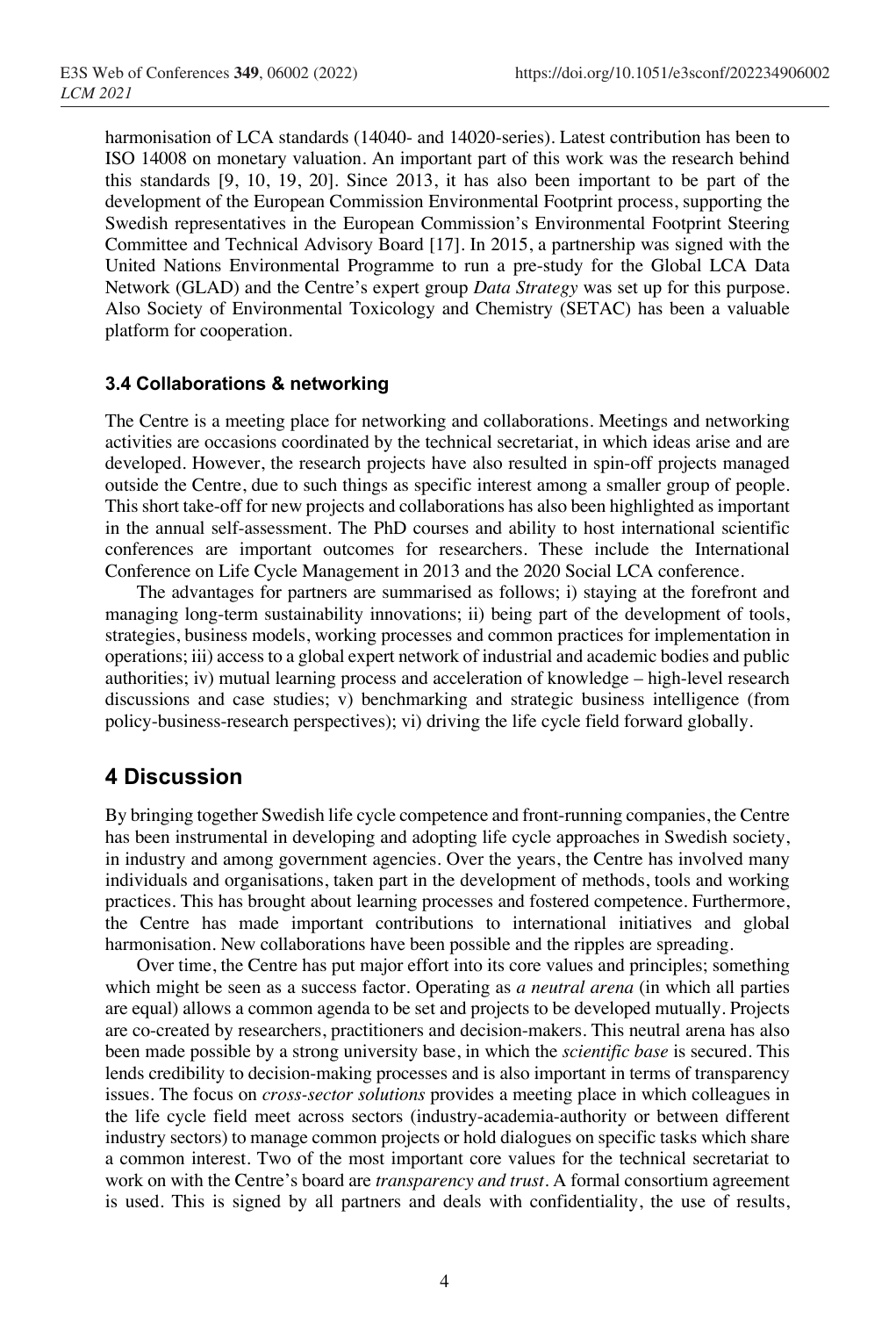ownership and so on. Transparency is also one of the most important aspects when dealing with sustainability is an invaluable source of learning. *A global perspective* is essential when managing resources that move around the globe. Thus, global collaboration is needed. Moreover, collaborations with other life cycle communities and international initiatives are of utmost importance. In addition to these core values and principles, engagement between partners and government agency collaboration is invaluable. All individuals are crucial in achieving successful results and outcomes and individuals form the Centre's resource and competence base in all its activities. Furthermore, the engagement of individuals is essential if partners are to get the most value from the cooperation.

#### **4.1 Challenges**

Over its 25 years, the Centre has dealt with a variety of challenges. Today, its challenges are mostly internal. The partners have differing interests which must be dealt with. The competitive situation between the groups (industry, academia, research institutes and government agencies) and the competitive situation among these groups. Since 2006, the Centre has been without long-term governmental funding and therefore depends on a stable number of partners and attracting external funding for joint research projects and activities. This gives rise to a lot of administration. This poses also a challenge to the Centre when dealing with long-term strategic sustainability efforts, such as open and accessible life cycle data on a national level and building national capacity. The Centre could have a dedicated role or function and be a natural home for the above issues (which might otherwise fall between domains). Today, given that the life cycle community is experiencing increasing demand for life cycle skills, there is a need to develop these skills. How do we contribute to build life cycle skills? In addition, there is a need to support small- and medium-sized enterprises, other business sectors, the public sector, start-ups and individuals with life cycle competence. How do we respond to society's heightened need for life cycle competence?

# **5 Conclusion**

Major added value is afforded to organisations when they can participate in a common network or organism within the life cycle field. The opportunities for mutual learning and capacity-building impact upon society and drive the life cycle field forward. The annual selfassessment sheds light on the importance of participating in the dialogue and case studies and for researchers, practitioners and decision-makers to have the ability for mutual learning. The Centre needs to find ways to respond to this heightened interest and demand. Collaborations between life cycle communities and networks will be important and the Centre's board and technical secretariat have identified our partnership with United Nations Life Cycle Initiative, SETAC and the Forum for Sustainability through Life Cycle Innovation as a good start in the journey towards greater responsibility in society. Thanks to the previously mentioned project with funding from the Swedish Energy Agency and the Centre's partners, the Centre has opportunities to expand this field. The Centre's partners find this collaboration fundamental to succeed in implementing life cycle perspective into processes and decision-making, plus its development within the life cycle field; these results would not have been achieved if the Centre partners had been acting alone.

Acknowledgment: The authors thank all collaboration partners and individuals for their high level of involvement and commitment over the years.